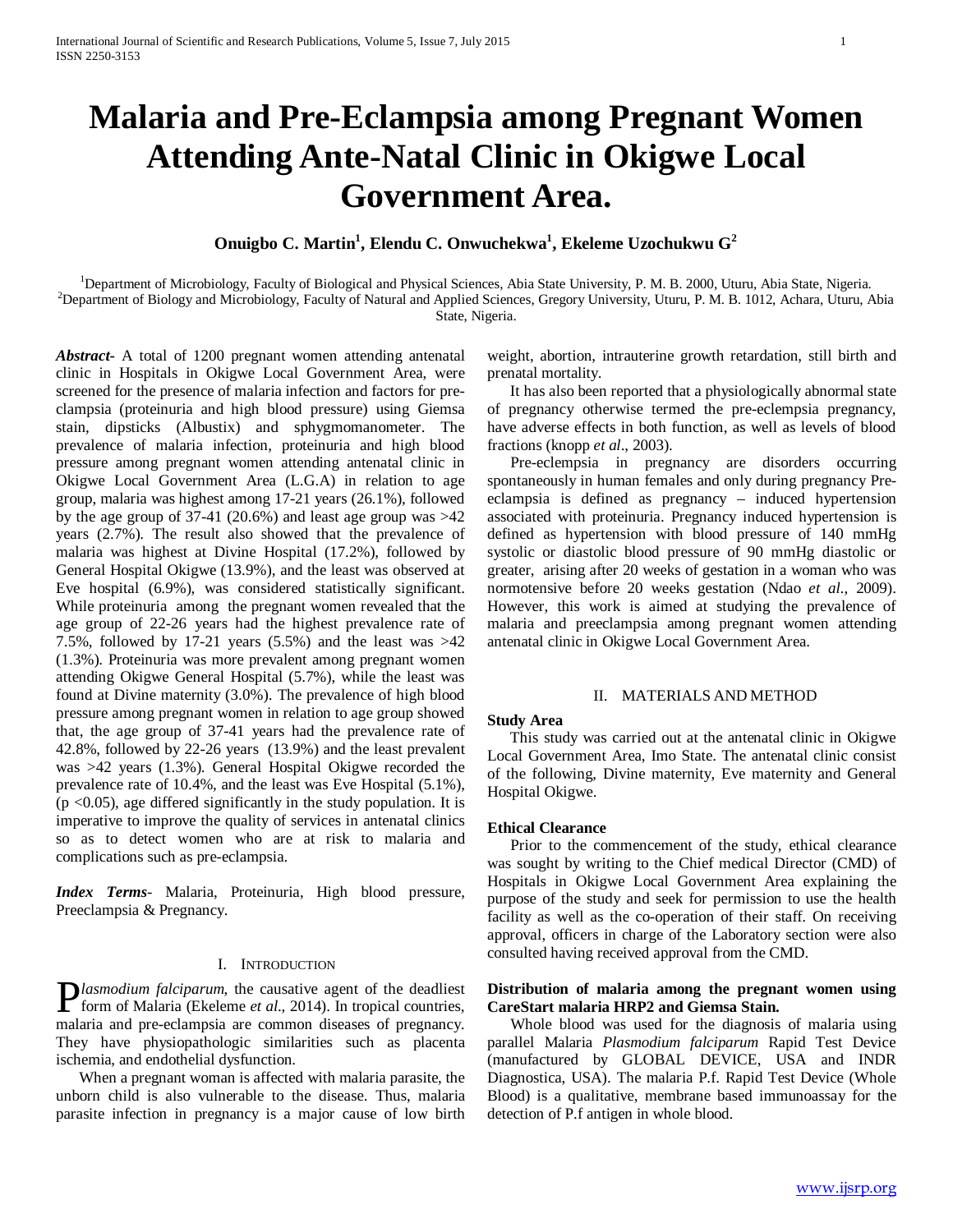The method described by Etusim *et al*. (2013) was used for the Giemsa Staining of thick blood film. A thick blood film was made on a grease free slide. Giemsa stain was poured on the film and allowed to stay for 30minutes on the staining rack; the stain was then washed with running water. Finally, a drop of oil immersion was dropped on the stain and viewed through the objective lens (x100).

## **The distribution of proteinuria (albumin) and high blood pressure among the pregnant women using dipsticks (Albustix)**

 Proteinuria (albumin) was detected in a fresh urine sample before active labor by semiquantitative dipsticks (Albustix; Bayer Corporation, Elkhart, Indiana).

 According to routine practices in maternity ward, measures of blood pressure were done using a sphygmomanometer. Blood pressure measures were taken at the time of admission after a 10 minute rest and the value was recorded. Cases were classified into 3 groups according to National High Blood Pressure Education Program guidelines: first, gestational hypertension (systolic blood pressure of 140 mm Hg or diastolic blood pressure of 90 mm Hg and albumin dosage of 2); second, preeclampsia ( systolic blood pressure of 140 mm Hg or diastolic blood pressure of 90 mm Hg and albumin dosage of >2, without seizures); and third, eclampsia (when seizures or coma was associated with high systolic blood pressure of over 140 mm Hg or diastolic blood pressure of over 90 mm Hg with proteinuria).

#### III. RESULTS

 A total of one thousand two hundred (1200) pregnant women attending antenatal clinic in Hospitals Okigwe Local Government were screened for the prevalence of malaria, and factors for pre-eclampsia (Proteinuria & high blood pressure).The result revealed that the prevalence of malaria infection among pregnant women attending antenatal clinic in Okigwe Local Government Area (L.G.A). In relation to age group, malaria was highest among 17-21 years (26.1%), followed by the age group of  $37-41$  (20.6%) and least age group was  $>42$ years (2.7%). The result also showed that the prevalence of malaria was highest in Divine Hospital (17.2%), followed by General Hospital Okigwe (13.9%), and the least was observed at Eve hospital (6.9%) (Table 1).

 Table 2 shows the prevalence of proteinuria among pregnant women attending antenatal clinic in Okigwe L.G.A., the result revealed that the age group of 22-26 years had the highest prevalence rate of 7.5%, followed by 17-21 years (5.5%) and the least was >42 (1.3%). Proteinuria was more prevalent among pregnant women attending Okigwe General Hospital (5.7%), while the least was found at Divine maternity (3.0%).

 Table 3 shows the prevalence of high blood pressure among pregnant women attending antenatal clinic in Okigwe L.G.A. in relation to age group, 37-41 years had the prevalence rate of 42.8%, followed by 22-26 years (13.9%) and the least prevalent was >42 years (1.3%). General Hospital Okigwe recorded the prevalence rate of 10.4%, and the least was Eve Hospital (5.1%), Fig. 1, .2, 3 shows the distribution of Malaria, Proteinuria, and High Blood Pressure (HBP) among pregnant women attending antenatal clinic in Hospitals in Okigwe L.G.A. The results showed that the age group of 22-26 years had the highest

prevalence rate to HBP (High Blood Pressure) and proteinuria, while the age group of 17-21 years was more prevalent to malaria.

#### IV. DISCUSSIONS AND CONCLUSION

 Malaria and pre-eclampsia occur frequently in women in tropics and are leading causes of maternal and perinatal morbidities, mortality and fetal growth restriction (Adam *et al*., 2011). Few data exist concerning the interaction between malaria and pre-eclampsia in Nigeria. However, this research work was done to study the prevalence of malaria and pre-eclampsia among pregnant women attending antenatal clinic in Okigwe Local Government Area, Imo State, Nigeria. In this study, a total of 1200 patients were examined for malaria; proteinuria and high blood pressure which are factors of pre-eclampsia. The result revealed that 457(38.1) were positive to malaria, 154(12.8) were positive proteinuria and 265(22.1) were positive to high blood pressure. This study is consistent with the work of Adam *et al.* (2011) who studied malaria and pre-eclampsia in an area with unstable malaria transmission in Central Sudan and found out that twenty-eight (19.6%) vs. 16 (11.2%);  $P = 0.04$  of the cases vs. controls, had placental malaria infections. Five (2%), 1 (2%) and 22 (28.0%) vs. 1, 2 and 13 of the placentae showed acute, chronic and past infection on histopathology examination in the two groups respectively, while 115 (80.4%) vs.127 (88.8%) of them showed no infection,  $P = 0.04$ . In multivariate analysis, while there were no associations between age, parity, educational level, lack of antenatal care, blood groups and body mass index and pre-eclampsia; family history of hypertension and placental malaria (OR = 2.3, 95% CI = 1.0-5.2; P = 0.04) were significantly associated with pre-eclampsia. Adam *et al.* (2011) concluded that Placental malaria was associated with preeclampsia. Wong and Cox (2014) in study of proteomics analysis of preeclampsia, a systematic review of maternal and fetal compartments showed that 12 studies comparing samples from preeclamptic and normotensive pregnancies using mass spectrometry based techniques were selected and 401 proteins with significantly altered expression in preeclampsia were observed across all studies. Inter-study comparison identified 52 proteins as significant in two or more studies. These 52 proteins were enriched for 22 pathways, including several previously implicated in preeclampsia such as hemostasis, immune response, and lipid metabolism which is a focus of this analysis. Significantly, the proteins complement component 4 and apolipoprotein E were observed with aberrant expression at week 12 before the clinical diagnosis of preeclampsia indicating promising roles as clinical biomarkers. Wong and Cox (2014) now concluded that Preeclampsia is a relatively common hypertensive disorder of pregnancy that remains a high cause of maternal and fetal death due to the lack of early detection and treatment options.

 Malaria during pregnancy poses a substantial risk to the mother, her fetus and the neonate. Although pre-eclampsia and maternal malaria would be expected frequently to occur concurrently in malarious areas, their interaction on the health of the mother and her baby has been studied as stated by Adam *et al.* (2011). In sub-Saharan Africa, the rates of both preeclampsia and malaria increase during the cooler rainy season (Bergstrom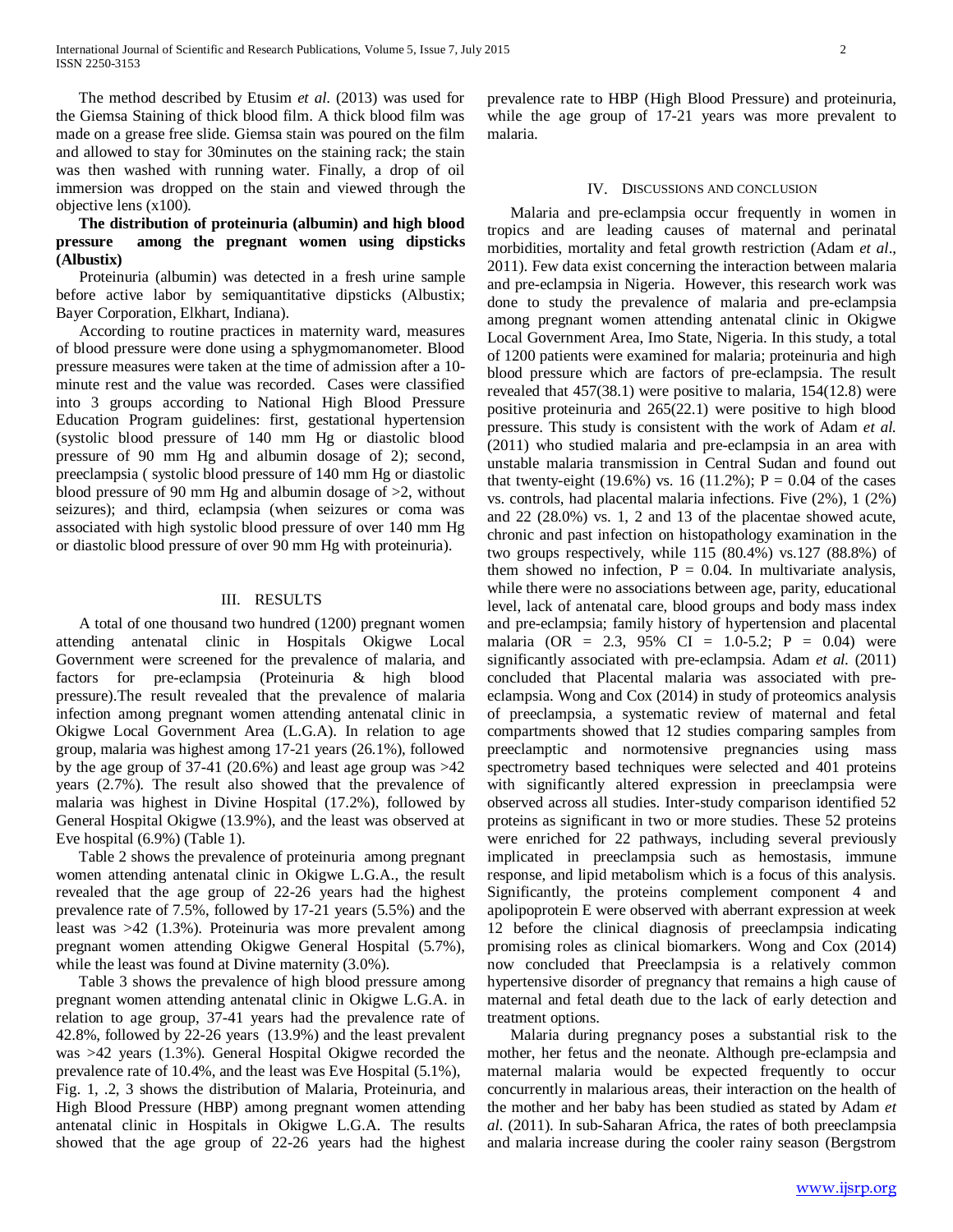*et al*., 1992); however, in non-malarious areas, preeclampsia may also increase during colder months (Magnu and Eskild, 2001). Preeclampsia increased the odds of malaria in Senegal (Sartelet *et al.,* 1996); however, it was not associated with peripheral parasitemia as stated by Dorman *et al.* (2002) or with placental infection by histology in Kenya (Ndao *et al*., 2009). A strong association was found between active malarial infection (identified by peripheral parasitemia) and bilateral notching of the uterine artery Doppler waveforms in late pregnancy (32–35 weeks' gestation) as observed in women with preeclampsia (Shulman *et al*., 2001; Ndao *et al*., 2009). In The Gambia, a 5.4 fold increase in maternal deaths due to eclampsia during the malarial season was observed.

 The prevalence of malaria infection among pregnant women attending antenatal clinic, in Okigwe Local Government Area in relation to age group revealed that the age group of 17-21 years had the highest prevalence rate of 26.1%, followed by the age group of 37-41 years which was 20.6% and the least was the age group of  $>42$  years which recorded 2.7%, P <0.05, was considered statistically significant. The malaria infection among the pregnant women was more prevalent within the active childbearing age. This study is consistent with the work of Adam *et al.* (2011) who studied malaria and pre-eclampsia in an area with unstable malaria transmission in Central Sudan and found out that twenty-eight (19.6%) vs. 16 (11.2%);  $P = 0.04$  of the cases vs. controls, had placental malaria infections. Malaria during pregnancy is a major health problem in Sudan, where pregnant Sudanese women are more susceptible to malaria, and it is associated with maternal anaemia and poor maternal and perinatal outcomes as stated by Adam *et al.* (2011)

 The prevalence of proteinuria among pregnant women attending antenatal clinic in Okigwe L.G.A. revealed that the age group of 22-26 years had the highest prevalence rate of 7.5%, and the least was the age group of  $>42$  (1.3%). The study is in line with Amin *et al.* (2014) who evaluated the efficacy of spot dipstick analysis and urinary protein-creatinine ratio (UPCR) in hypertensive disease of pregnancy for predicting 24-hour proteinuria. The results showed that seventy-eight patients (76.5%) had significant proteinuria of more than 300 mg/24 h. During pregnancy, the presence of proteinuria along with hypertension (the preeclampsia syndrome) increases the risk of numerous complications in the affected women, the most common being *HELLP* syndrome and eclampsia. The adverse outcomes associated are premature birth, low birth weight baby, intrauterine growth restriction, stillbirth and death of the newborn. The significance of proteinuria (i.e. proteinuria without hypertension or any other abnormality) is not known with certainty, but it is expected to be associated with increased risk of adverse outcomes. Women with isolated proteinuria may develop hypertension later and progress to preeclampsia or eclampsia (Hollegaard *et al*., 2013).

 The prevalence of high blood pressure among the pregnant women increased significantly within the age group of 22-26 years and 37-41 years had decreased significantly with the age group of >42 years. Ndao *et al.* (2009) conducted a case-control study to explore the relation between malaria and hypertension at Guediawaye, a hypoendemic malarial setting in Senegal. Cases were pregnant women admitted to the delivery unit for hypertension. Controls were pregnant women admitted for

normal delivery, without any history of hypertension or proteinuria during the present pregnancy. Malarial infection was determined by placental tissue examination. From January to December 2002, 77 cases of gestational hypertension, 113 cases of preeclampsia, 59 cases of eclampsia, and 241 controls were enrolled. Placental malarial infection (PMI) was present in 14 cases (6.3%) and in 15 controls (6.2%). The prevalence of PMI was 4.6% for eclampsia, 4.0% for preeclampsia, and 11.6% for gestational hypertension. In multivariate analysis, PMI appeared to be an independent risk factor for gestational hypertension (adjusted odds ratio ¼ 2.7, 95% confidence interval: 1.0, 7.6). Ndao *et al.* (2009) found an association between PMI and nonproteinuric hypertension in women living in a malariahypoendemic area. However, Muehlenbachs *et al*. (2006) in a study titled hypertension and maternal–fetal conflict during placental malaria concluded that hypertension occurs in young first-time mothers with chronic malaria, and their elevated soluble vascular endothelial growth factor receptor 1 (sVEGFR1) levels suggest they are suffering from preeclampsia.

### V. CONCLUSION

 Conclusively, it was noted from the research work that malaria infection was high among the pregnant women attending ante-natal clinic in Okigwe L.G.A and this suggest that malaria during pregnancy may be an independent factor for preeclampsia. Proteinuria and high blood pressure are the major cause of pre-eclampsia. It is imperative to improve the quality of services in antenatal clinic so as to detect pregnant women who are at risk to malaria and complications such as pre-eclampsia.

#### ACKNOWLEDGEMENTS

 My immeasurable glorification goes to Almighty God for his protection and guidance. I owe much gratitude to those who have in one way or the other contributed to my academic upliftment, advice and guidance, especially my supervisor Dr. Elendu C. Onwuchekwa who has been very dear to me, supportive, scrutiny and wise suggestions, for without her support this work would not have been successfully completed. My indebtedness goes to my parents for their spiritual upliftment and financial support.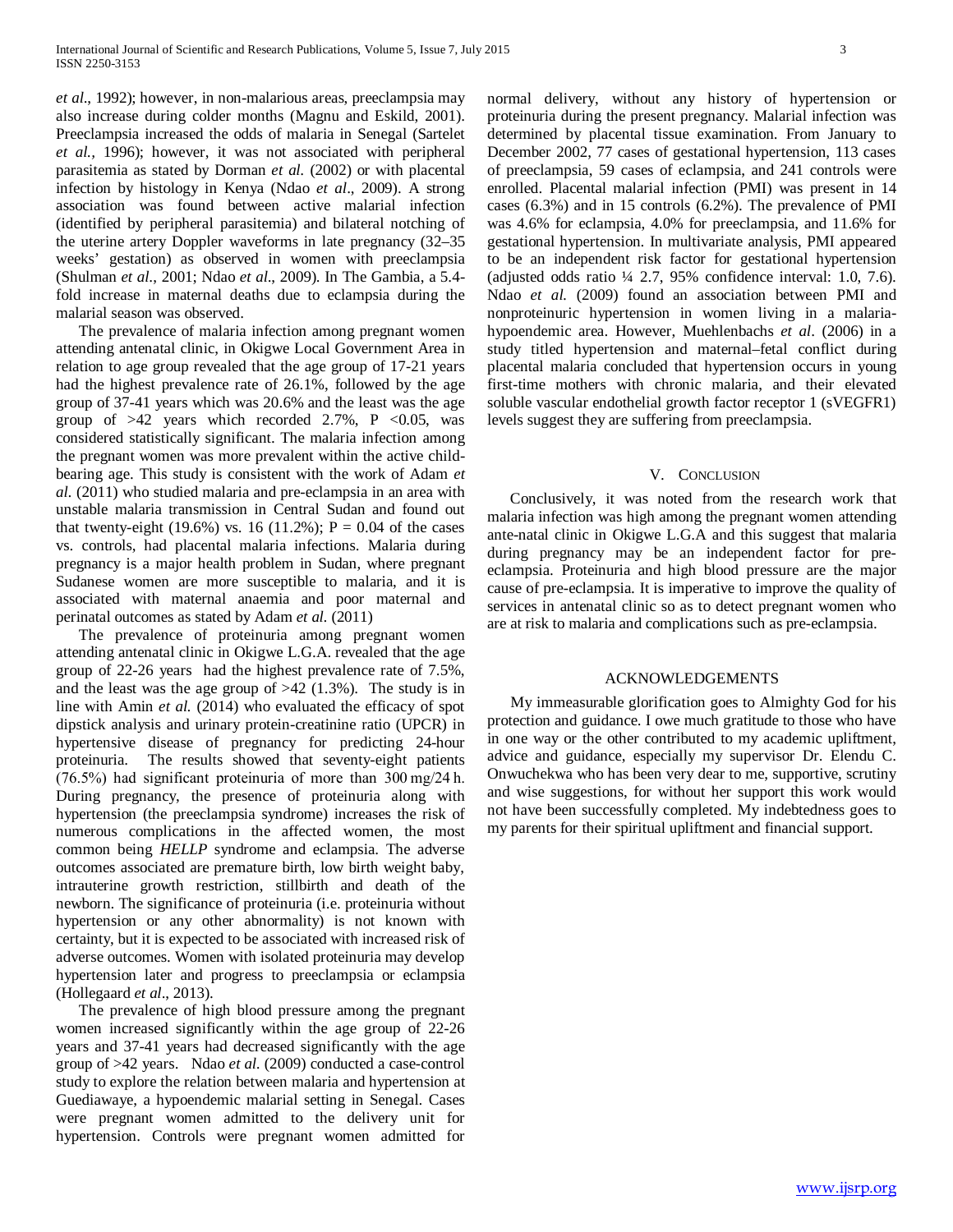| <b>AGE GROUP (YEARS)</b> | <b>NO OF PATIENTS</b><br><b>EXAMINED</b> | <b>NO OF PATIENTS</b><br><b>INFECTED WITH</b><br><b>MALARIA AT</b><br><b>DIVINE</b><br><b>MATERNITY</b> | <b>NO OF PATIENT</b><br><b>INFECTED WITH</b><br><b>MALARIA AT EVE</b><br><b>HOSPITAL</b> | No of<br><b>PATIENTS</b><br><b>INFECTED</b><br><b>WITH</b><br><b>MALARIA AT</b><br><b>GENERAL</b><br><b>HOSPITAL</b><br><b>OKIGWE</b> | <b>TOTAL</b> |
|--------------------------|------------------------------------------|---------------------------------------------------------------------------------------------------------|------------------------------------------------------------------------------------------|---------------------------------------------------------------------------------------------------------------------------------------|--------------|
| $17 - 21$                | 268                                      | $70(7.0\%)$                                                                                             | $22(8.2\%)$                                                                              | 38 (14.1%)                                                                                                                            | 48.5         |
| $22 - 26$                | 345                                      | 55 (6.3%)                                                                                               | 29 (8.4%)                                                                                | 58 (16.8%)                                                                                                                            | 41.1         |
| $27 - 31$                | 209                                      | $29(6.6\%)$                                                                                             | $13(6.2\%)$                                                                              | $25(11.9\%)$                                                                                                                          | 32.0         |
| $32 - 36$                | 185                                      | $21(6.4\%)$                                                                                             | $10(5.4\%)$                                                                              | 21(11.3%)                                                                                                                             | 28.1         |
| $37 - 41$                | 121                                      | 25 (33.3%)                                                                                              | 7(5.7%)                                                                                  | $16(13.2\%)$                                                                                                                          | 33.7         |
| 42 >                     | 72                                       | $7(5.5\%)$                                                                                              | 2(2.7%)                                                                                  | 9(12.5%)                                                                                                                              | 25.0         |
| <b>TOTAL</b>             | 1200                                     | $207(17.2\%)$                                                                                           | $83(6.9\%)$                                                                              | $167(13.9\%)$                                                                                                                         | 457 (38.0)   |

**TABLE 1: THE PREVALENCE OF MALARIA INFECTION AMONG PREGNANT WOMEN ATTENDING ANTENATAL CLINIC IN OKIGWE L.G.A**

P <0.05, WAS CONSIDERED STATISTICALLY SIGNIFICANT.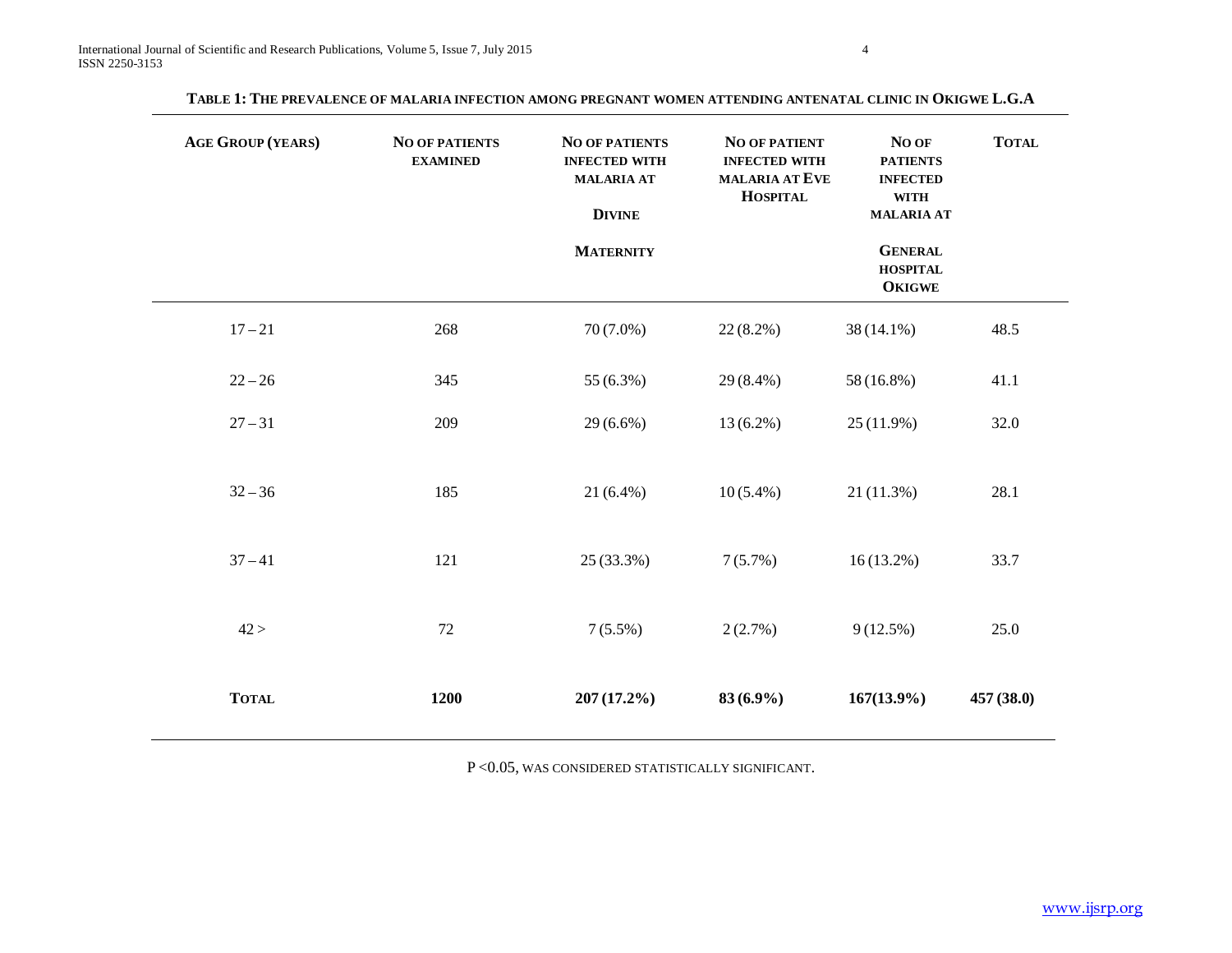| TABLE 2: THE PREVALENCE OF PROTEINURIA AMONG PREGNANT WOMEN ATTENDING ANTENATAL CLINIC IN OKIGWE L.G.A |  |
|--------------------------------------------------------------------------------------------------------|--|
|--------------------------------------------------------------------------------------------------------|--|

| <b>AGE GROUP (YEARS)</b> | <b>NO OF PATIENTS</b><br><b>EXAMINED</b> | <b>NO OF PATIENTS</b><br><b>INFECTED WITH</b><br><b>PROTEINURIA</b><br>AT DIVINE<br><b>MATERNITY</b> | <b>NO OF PATIENT</b><br><b>INFECTED WITH</b><br>PROTEINURIA<br>AT EVE HOSPITAL | <b>NO OF PATIENT</b><br><b>INFECTED WITH</b><br><b>PROTEINURIA</b><br><b>GENERAL HOSPITAL</b><br><b>OKIGWE</b> | <b>TOTAL</b> |
|--------------------------|------------------------------------------|------------------------------------------------------------------------------------------------------|--------------------------------------------------------------------------------|----------------------------------------------------------------------------------------------------------------|--------------|
| $17 - 21$                | 268                                      | $11(4.1\%)$                                                                                          | $12(4.4\%)$                                                                    | $15(5.5\%)$                                                                                                    | 14.1         |
| $22 - 26$                | 354                                      | $9(2.6\%)$                                                                                           | $15(4.3\%)$                                                                    | 26(7.5%)                                                                                                       | 14.4         |
| $27 - 31$                | 209                                      | $7(3.3\%)$                                                                                           | $9(4.3\%)$                                                                     | $11(5.2\%)$                                                                                                    | 12.9         |
| $32 - 36$                | 185                                      | 5(2.7%)                                                                                              | 7(3.7%)                                                                        | $9(4.8\%)$                                                                                                     | 11.3         |
| $37 - 41$                | 121                                      | $3(2.4\%)$                                                                                           | $4(3.3\%)$                                                                     | $6(4.9\%)$                                                                                                     | 10.7         |
| 42 >                     | 72                                       | 2(2.7%)                                                                                              | $1(1.3\%)$                                                                     | 2(2.7%)                                                                                                        | 6.9          |
| <b>TOTAL</b>             | 1200                                     | $37(3.0\%)$                                                                                          | 48 (4.0%)                                                                      | 69(5.75)                                                                                                       | 154(12.8)    |

P <0.05, WAS CONSIDERED STATISTICALLY SIGNIFICANT.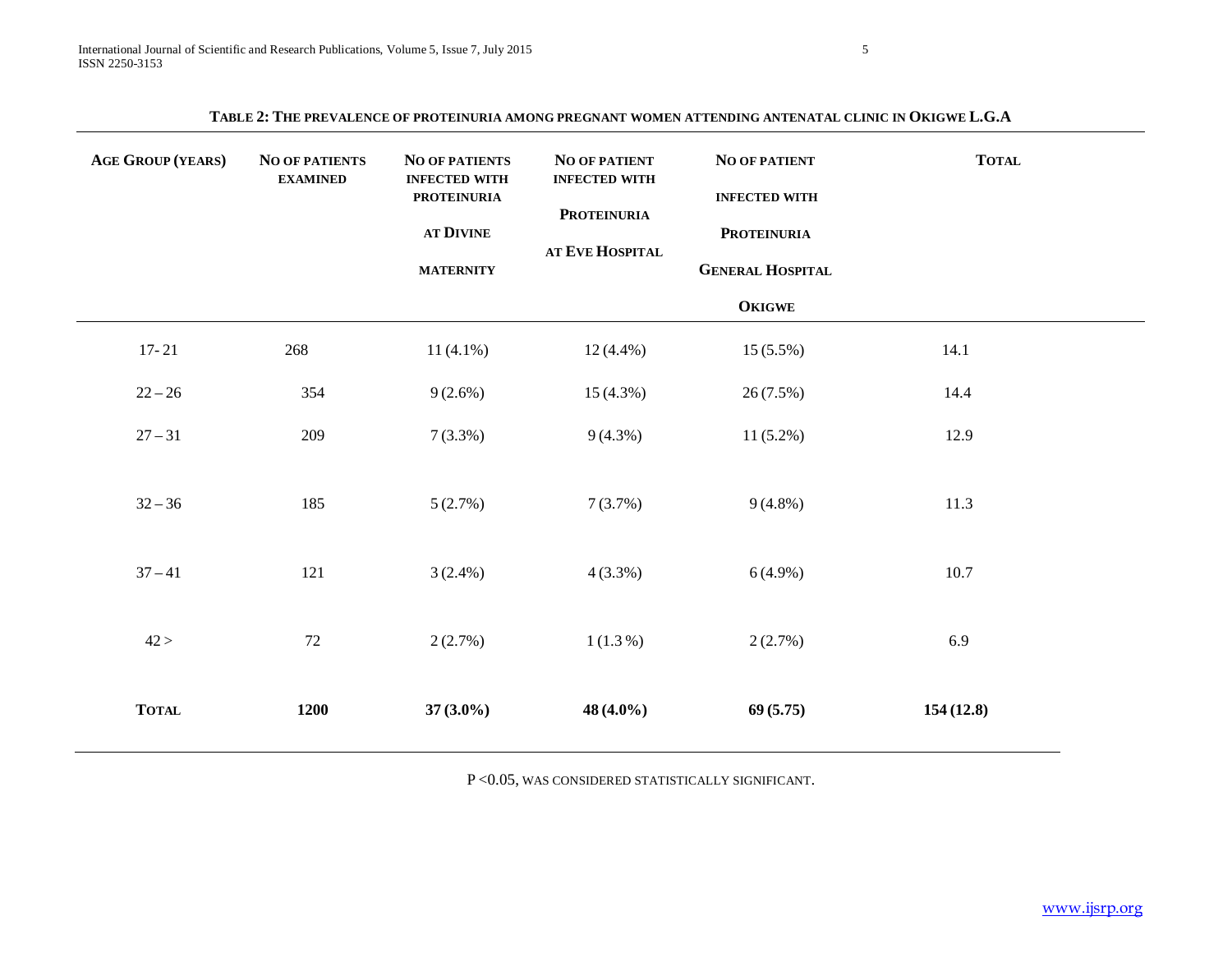| <b>AGE GROUP</b><br>(YEARS) | <b>NO OF PATIENTS</b><br><b>EXAMINED</b> | <b>NO OF PATIENTS</b><br>WITH HIGH<br><b>BLOOD PRESSURE</b><br>AT DIVINE | <b>NO OF PATIENT</b><br>WITH HIGH<br><b>BLOOD</b><br>PRESSURE AT<br><b>EVE</b> | <b>NO OF PATIENT WITH</b><br><b>HIGH BLOOD PRESSURE</b><br>AT GENERAL HOSPITAL<br><b>OKIGWE</b> | <b>TOTAL</b> |
|-----------------------------|------------------------------------------|--------------------------------------------------------------------------|--------------------------------------------------------------------------------|-------------------------------------------------------------------------------------------------|--------------|
| $17 - 21$                   | 268                                      | $19(7.0\%)$                                                              | $15(5.5\%)$                                                                    | $30(11.1\%)$                                                                                    | 64(23.9)     |
| $22 - 26$                   | 345                                      | $22(6.3\%)$                                                              | $21(6.0\%)$                                                                    | 48 (13.9%)                                                                                      | 26.4         |
| $27 - 31$                   | 209                                      | $14(6.6\%)$                                                              | $11(5.2\%)$                                                                    | 21 (10.0%)                                                                                      | 22.0         |
| $32 - 36$                   | 185                                      | $126.4\%$ )                                                              | $9(4.8\%)$                                                                     | $15(8.1\%)$                                                                                     | 19.4         |
| $37 - 41$                   | 121                                      | $7(33.3\%)$                                                              | 5(23.85)                                                                       | $9(42.8\%)$                                                                                     | 17.4         |
| $>42$                       | 72                                       | $4(5.5\%)$                                                               | $1(1.3\%)$                                                                     | 2(2.7%)                                                                                         | 9.7          |
| <b>TOTAL</b>                | 1200                                     | $78(6.5\%)$                                                              | $62(5.1\%)$                                                                    | $125(10.4\%)$                                                                                   | 265(22.1)    |

**TABLE 3: THE PREVALENCE OF HIGH BLOOD PRESSURE AMONG PREGNANT WOMEN ATTENDING ANTENATAL CLINIC IN OKIGWE L.G.A**

P <0.05, WAS CONSIDERED STATISTICALLY SIGNIFICANT. **BP ≥140/90MMHG** WAS CONSIDERED HIGH BLOOD PRESSURE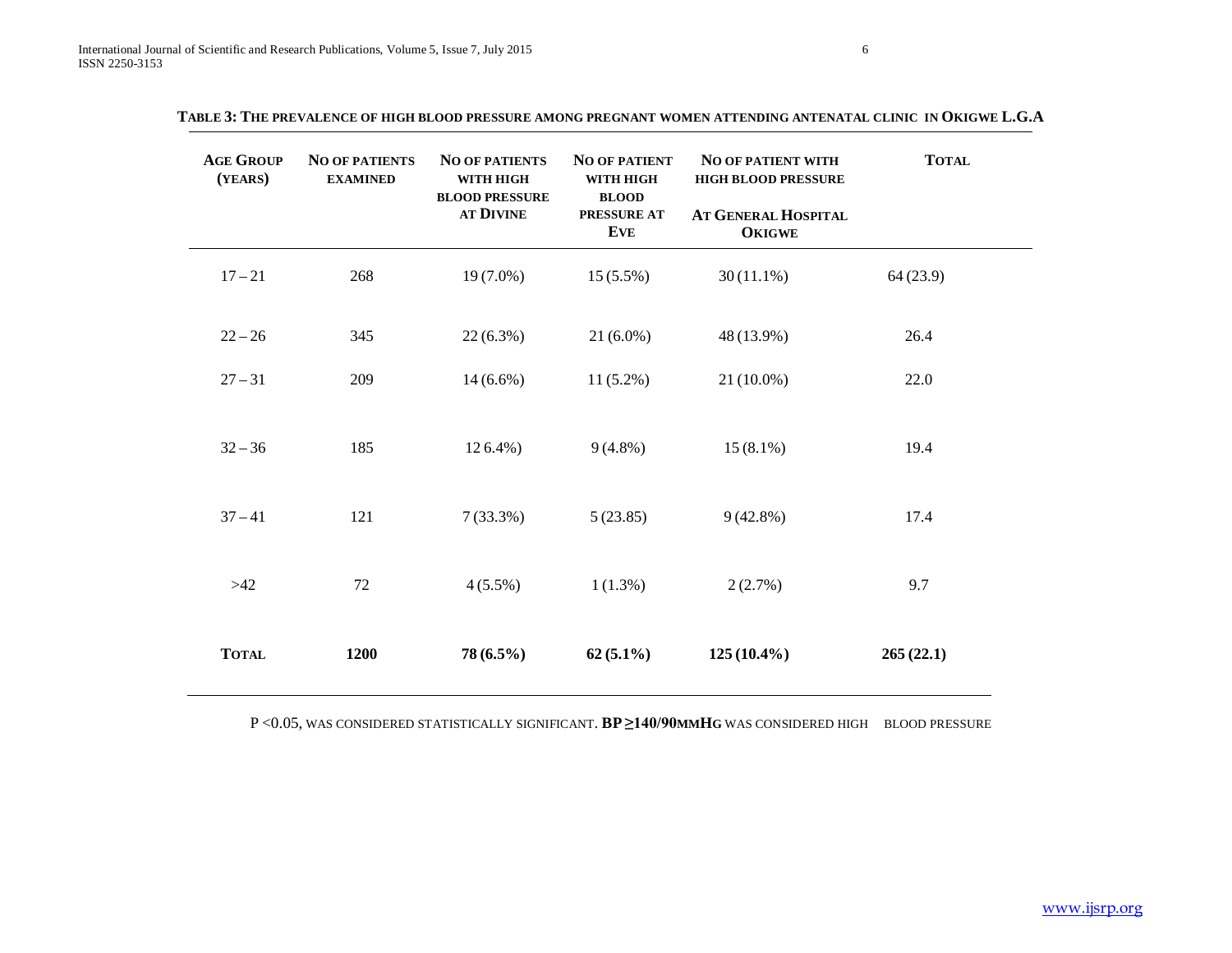

**FIG. 1: DISTRIBUTION OF MALARIA, PROTEINURIA, AND HIGH BLOOD PRESSURE AMONG PREGNANT WOMEN ATTENDING ANTENATAL CLINIC AT DIVINE HOSPITAL IN OKIGWE L.G.A.**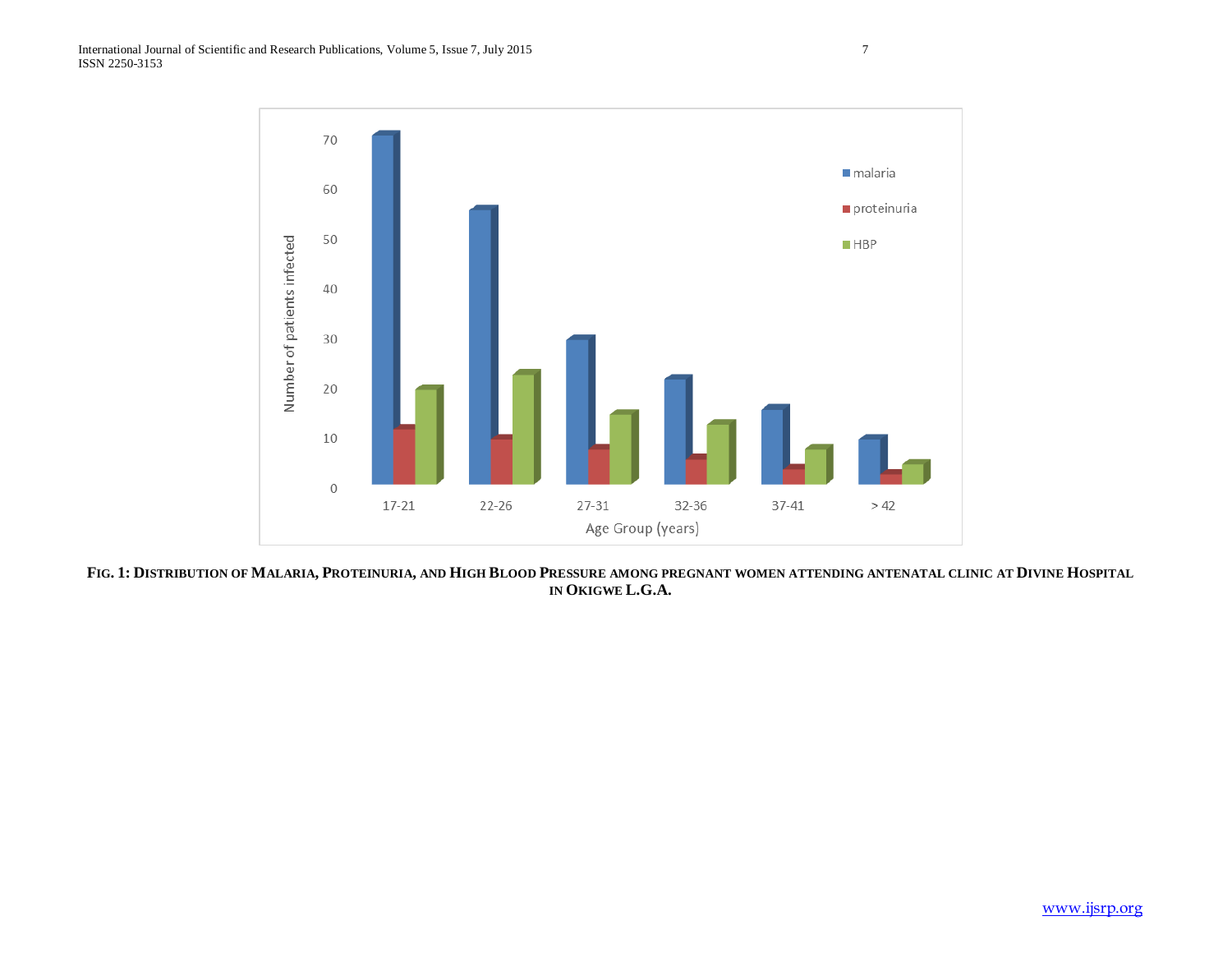

**FIG. 2: DISTRIBUTION OF MALARIA, PROTEINURIA, AND HIGH BLOOD PRESSURE AMONG PREGNANT WOMEN ATTENDING ANTENATAL CLINIC AT EVE HOSPITAL IN OKIGWE L.G.A.**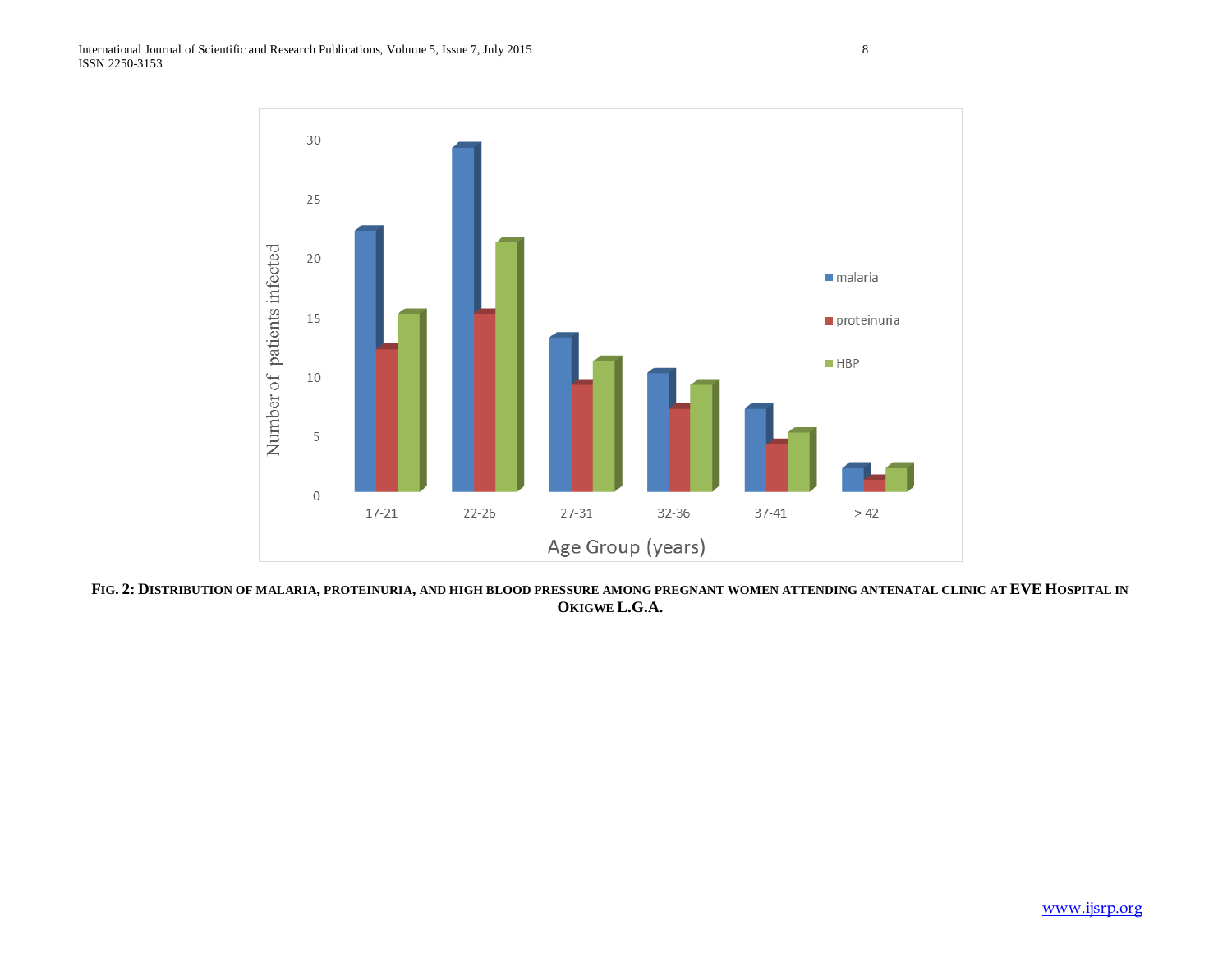

**FIG.3: DISTRIBUTION OF MALARIA, PROTEINURIA AND HIGH BLOOD PRESSURE AMONG PREGNANT**

**WOMEN ATTENDING ANTENATAL CLINIC AT OKIGWE GENERAL HOSPITAL IN OKIGWE L.G.A.**